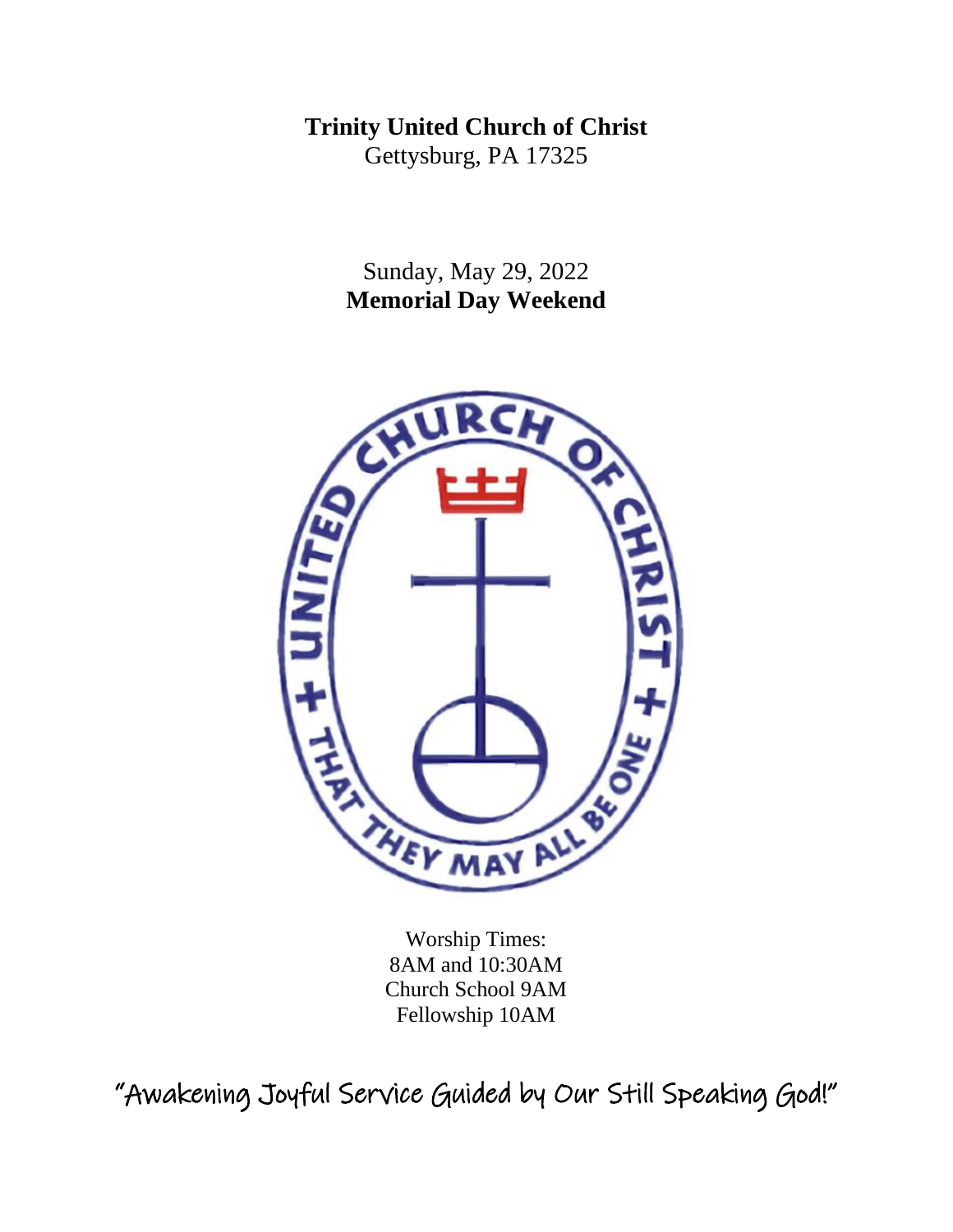Trinity United Church of Christ 7<sup>th</sup> Sunday after Easter May 29, 2022

+++++++++++++++++++++++++++++++++++++++++++++++++++++++++++ \*Denotes all who are able, please stand! Congregational responses are in **bold**.

> PRELUDE MUSIC 8AM *"Beautiful America"*  By Samuel A. Ward

10:30AM *"Blest Be the Tie"* Setting by Wilbur Held

### WELCOME/ANNOUNCEMENTS

### \*HYMN #257 **"Alleluia! Gracious Jesus"**

\*CALL TO WORSHIP The grace of Jesus Christ be with all the saints! We have gathered in that grace to worship God. **Rejoice in God and give thanks to God's holy name. Let all heaven and earth behold God's glory.** 

God is Alpha and Omega, the beginning and the end. All creation is subject to God's rule and reign. **We bring our prayers and praise to God most high, We lift our voices in hymns of celebration.** 

Come, all who hunger, all who thirst; Be nourished and renewed in this time of worship. **We bring joys and sorrows, fullness and needs. We come with successes and failures; we come seeking.** 

#### \*PRAYER

**We come seeking a presence that shakes foundations and helps us build new ones. We come with all our wounds, asking for healing.**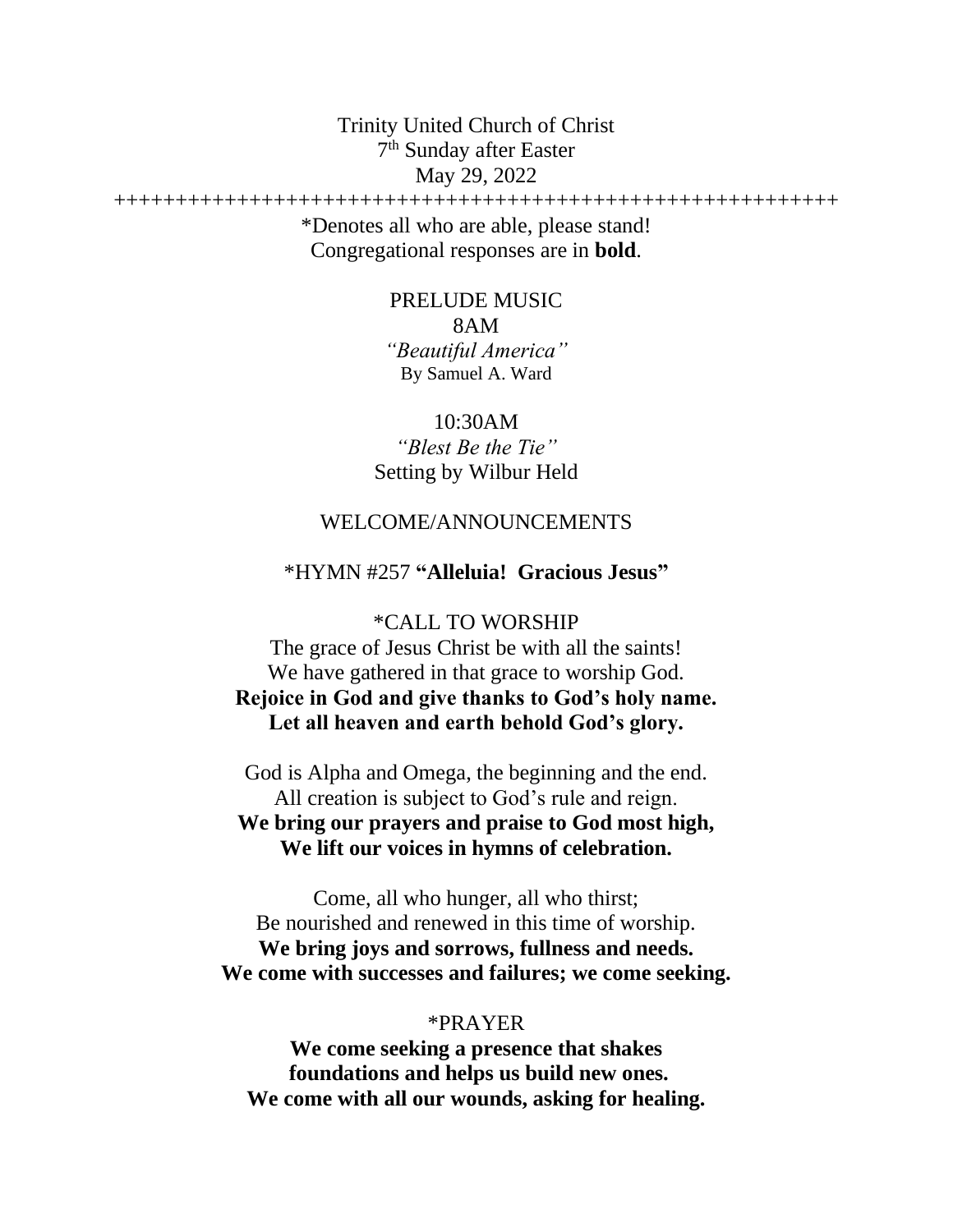**We come, remembering our baptism and wanting to claim the difference that makes in our lives. We come through the shadowy clouds of our unbelief, seeking the brightness of your glory, O God. We want a faith to sustain us through times of trial and testing. Be powerfully present with us, gracious Spirit. Amen.** 

\*RESPONSE TO PRAYER #257 **"Alleluia! Gracious Jesus"** (v1) *Alleluia! Gracious Jesus! Yours the scepter, yours the throne! Alleluia! Yours the triumph, yours the victory alone! Hark! The songs of peaceful Zion thunder like a mighty flood; Jesus, out of every nation you've redeemed us by your blood.* 

CALL TO CONFESSION

Friends, we have much to confess. Let us turn toward our God of forgiveness in this time of reflection and confession.

PRAYER OF CONFESSION **Creating God, in selfishness and insecurity, we have traded your healing for our hatred, your calling for our comfort, your truth for our traditions, your covenant for our conventions, your faithfulness for our fragmentation, your care and our convenience, your solidarity for our self-righteousness, your promise for our praise. Forgive us, we pray. Speak to us again of your love, that we may know you, and by knowing you, we may once again be made whole. Amen.**

*(MOMENT FOR SILENT REFLECTION)* 

KYRIE *Kyrie, Kyrie, Kyrie, eleison. Kyrie, Kyrie, Kyrie, eleison*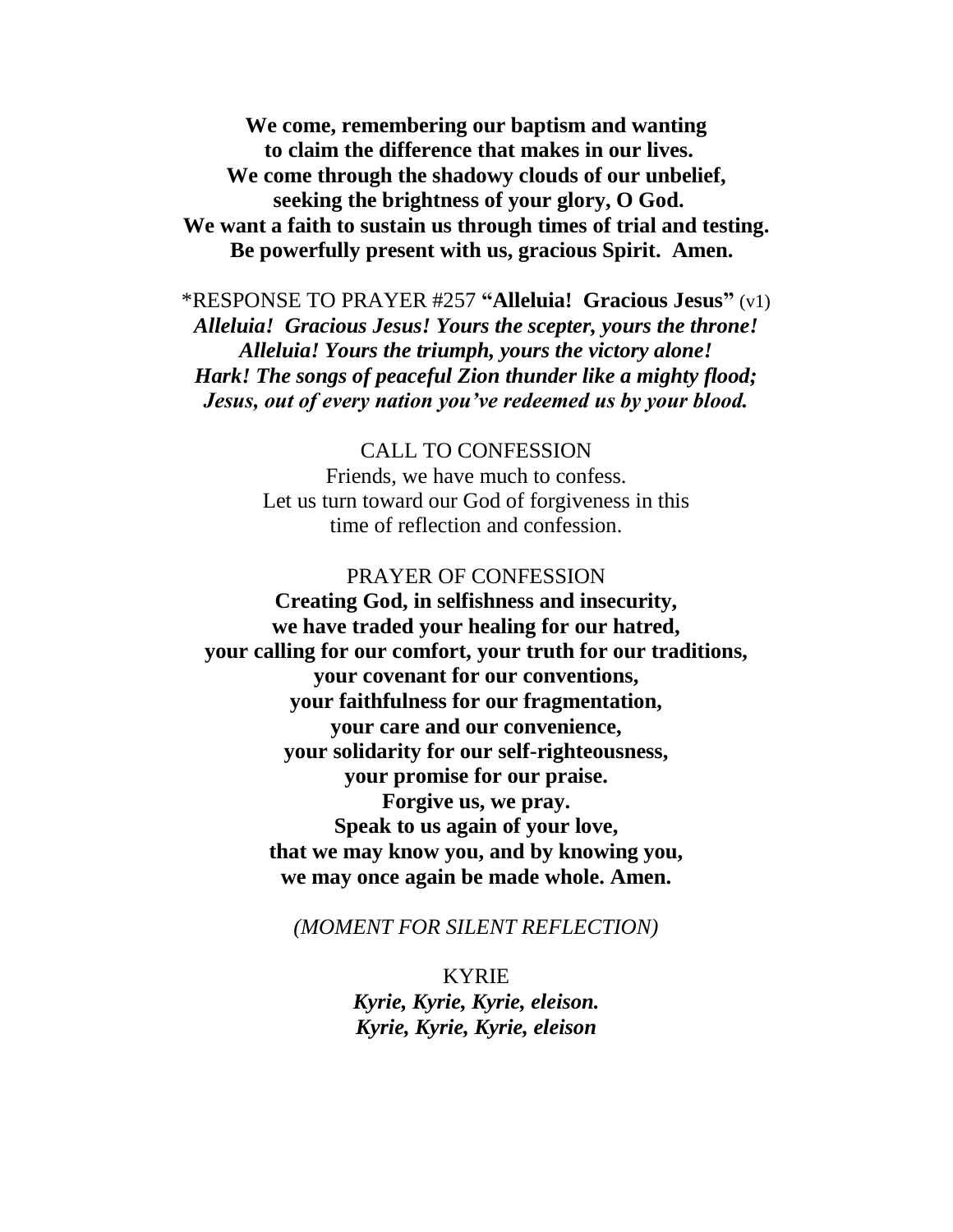### ASSURANCE OF GRACE

### Beloved of God, hear the good news. God's love never fails us. Even in our division and despair, God desires to be made known. **We are forgiven. We are welcome. We are one. Amen.**

SPECIAL MUSIC *"Let There Be Peace on Earth"* **Don Walsh** (10:30am)

#### A TIME FOR THE YOUNG AT HEART

#### SCRIPTURES

#### Revelation 22:12-14, 16-17, 20-21

"See, I am coming soon; my reward is with me, to repay according to everyone's work. <sup>13</sup>I am the Alpha and the Omega, the first and the last, the beginning and the end." <sup>14</sup>Blessed are those who wash their robes, so that they will have the right to the tree of life and may enter the city by the gates.  $16$ "It is I, Jesus, who sent my angel to you with this testimony for the churches. I am the root and the descendant of David, the bright morning star." <sup>17</sup>The Spirit and the bride say, "Come." And let everyone who hears say, "Come." And let everyone who is thirsty come. Let anyone who wishes take the water of life as a gift. <sup>20</sup>The one who testifies to these things says, "Surely I am coming soon." Amen. Come, Lord Jesus! <sup>21</sup>The grace of the Lord Jesus be with all the saints. Amen.

#### John 17:20-26

"I ask not only on behalf of these, but also on behalf of those who will believe in me through their word,  $^{21}$ that they may all be one. As you, Father, are in me and I am in you, may they also be in us, so that the world may believe that you have sent me. <sup>22</sup>The glory that you have given me I have given them, so that they may be one, as we are one,  $^{23}$ I in them and you in me, that they may become completely one, so that the world may know that you have sent me and have loved them even as you have loved me.  $^{24}$ Father, I desire that those also, whom you have given me, may be with me where I am, to see my glory, which you have given me because you loved me before the foundation of the world. <sup>25</sup>"Righteous Father, the world does not know you, but I know you; and these know that you have sent me.  $^{26}I$ made your name known to them, and I will make it known, so that the love with which you have loved me may be in them, and I in them."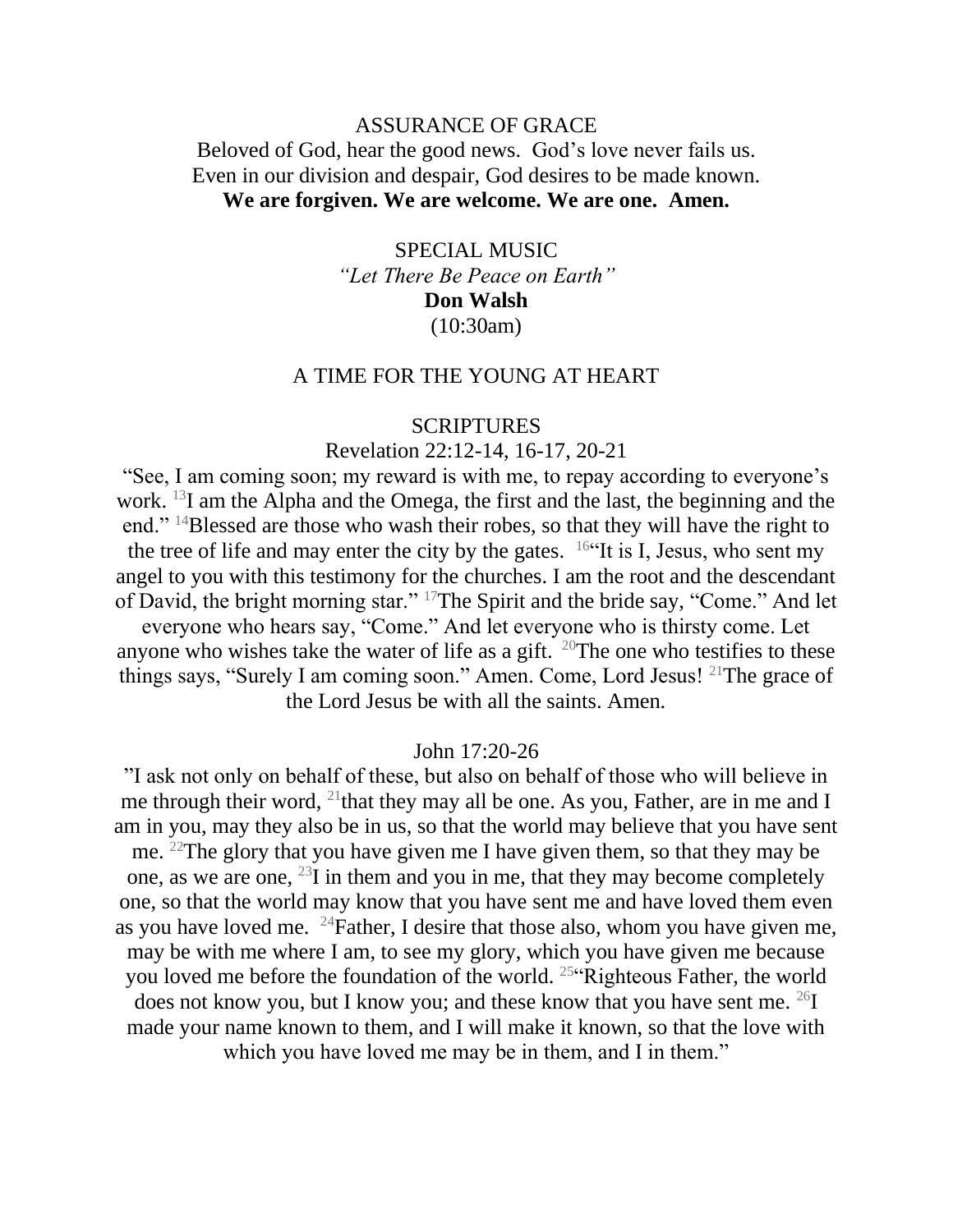# **SERMON**

*"Unity through Christ!"* 

PRAYER/LORD'S PRAYER

**Our father, who art in heaven. Hallowed be thy name. Thy kingdom come. Thy will be done. On earth as it is in heaven. Give us this day our daily bread. And forgives us our sins, As we forgive those who sin against us. Lead us not into temptation, but deliver us from evil. For thine is the kingdom, and the power, and glory forever. Amen.** 

\*HYMN #393 **"Blest Be the Tie That Binds"**

\*EASTER AFFIRMATION OF FAITH

**We believe in an Easter God, who transforms darkness into light, hatred into tolerance, despair into hope. We believe God is always working for good, changing every Good Friday nightmare into an Easter dream of new possibility. We believe in the risen Christ, who befriends us on our roads of searching and worry; who touches us through song and silence, word and gesture; who calls us by name to enter the dance of life. We believe in the Spirit, the hidden presence behind every resurrection, who beckons us to leave the tomb-like safety and trust the gracious invitation to live joyfully. We believe the Spirit is always renewing the church and making us people who practice kindness, encourage beauty and work for justice and freedom. We believe we are an Easter people, a sign, that with God all things are possible. Amen.**

\*CELEBRATION OF OUR GIFTS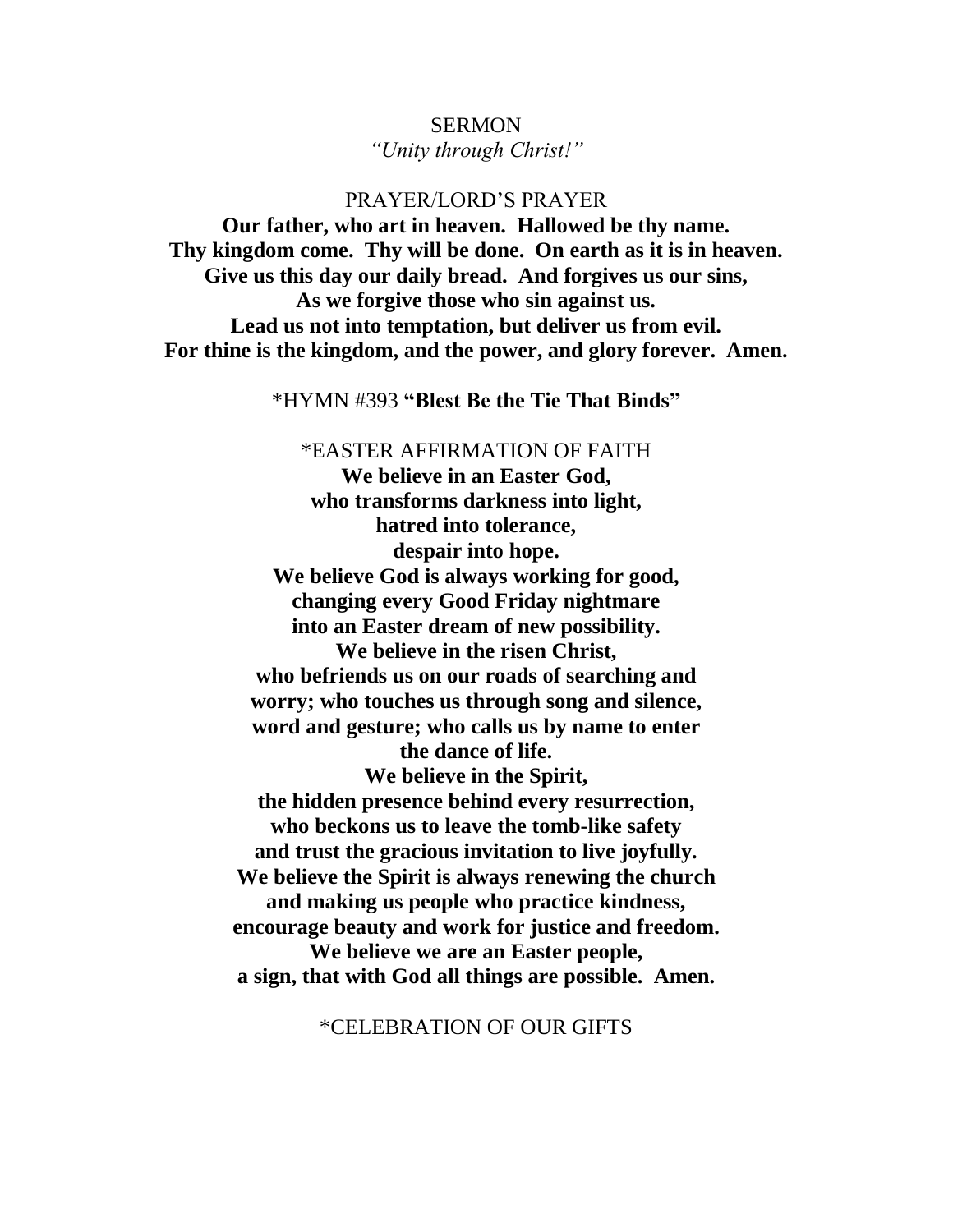### \*OFFERTORY RESPONSE -#236 **"Halleluja"** (2X) *Halle, halle, hallelujah. Halle, halle, hallelujah. Halle, halle, hallelujah. Hallelujah, hallelujah.*

### \*PRAYER OF DEDICATION **May these gifts be used to build the Beloved Community through our unity, in the power of the Holy Spirit, and in the name of Jesus, our Messiah. Amen.**

\*HYMN #592 **"God of the Ages, Who with Sure Command"**

#### \*FINAL BLESSING

### POSTLUDE MUSIC 8AM *"Eternal Father, Strong to Save"*  John B. Dykes

### 10:30AM *"Alleluia! Gracious Jesus"* Setting by Mark Sedio

++++++++++++++++++++++++++++++++++++++++++++++++++++++++++ **Know God**: Service Prayers for Easter 7C was written by Michael Anthony Howard, who serves as Minister of Faith in Action for the Living Water Association, Ohio NorthEast, of the Heartland Conference, United Church of Christ.

And

*Gathered by Love*: Year C. Lavon Bayler. The Pilgrim Press. Cleveland. 2001.

The first hymn is "Alleluia!@ Gracious Jesus." The second "Blest Be the Tie That Binds." We will not be singing "Eternal Christ, Who, Kneeling." The final hymn will be "God of Our Fathers, Whose Almighty Hand" from # 254 in the old red UCC hymnal. The words should be copied or the hymn copied for the bulletin. Since there is no choir, they will not need copies. Prelude - Blest Be the Tie. Setting by Wilbur Held. © 1988 Augsburg Publishing House. Hymns - Alleluia! Gracious Jesus. Words: William C. Dix (1867), alt. Music: HYFRYDOL, Richard H. Prichard (1844), arr. © 1906 Oxford University Press, Ralph Vaughan Williams. Postlude - Alleluia! Gracious Jesus. Setting by Mark Sedio. © 1998 Concordia Publishing House.

Permission to Reprint / Podcast / Stream the music in this service obtained from ONELICENSE with License # A-712060. All rights reserved.

++++++++++++++++++++++++++++++++++++++++++++++++++++++++++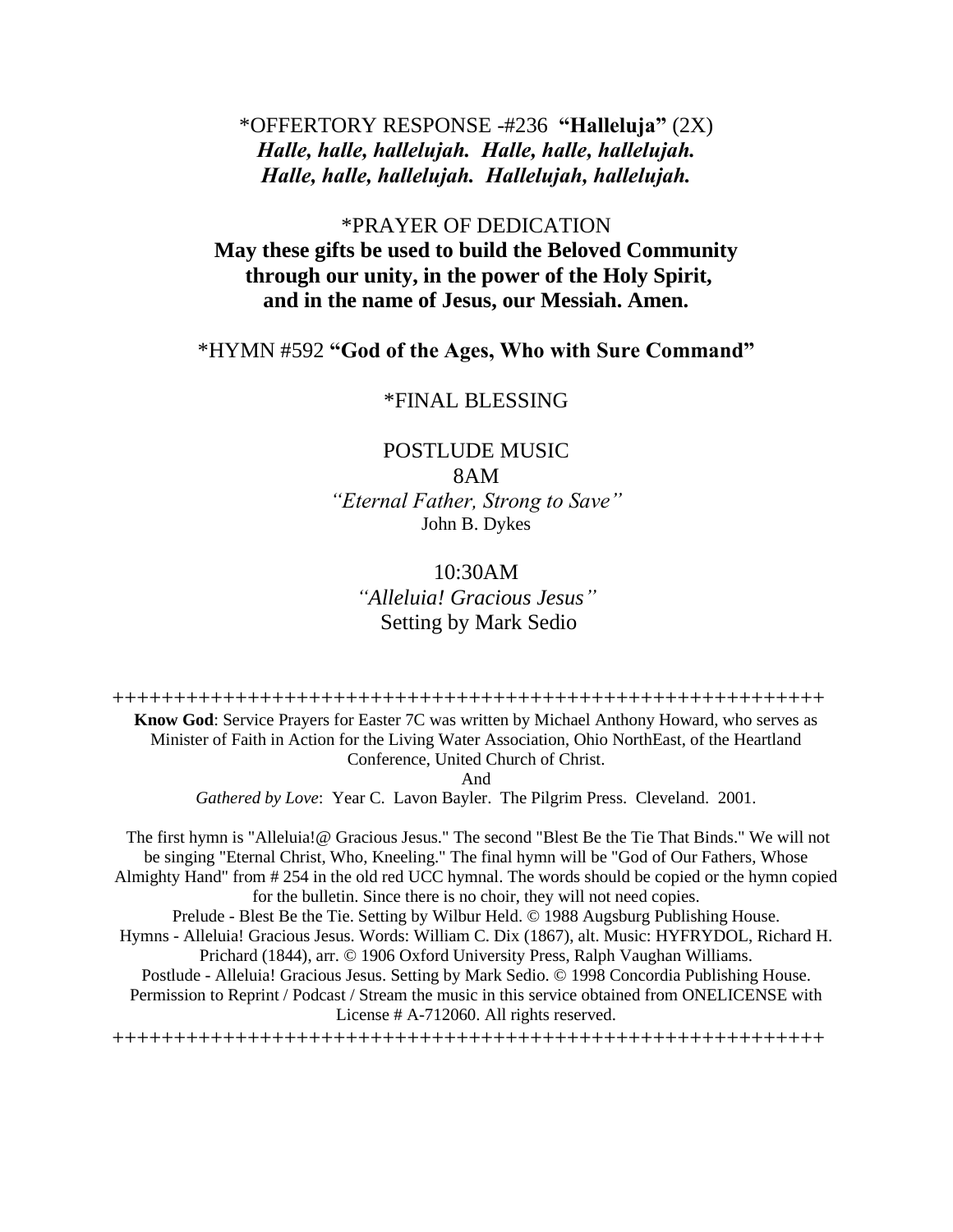### **Worship participants:**

| Rev. Dr. Frederick Young |         | Pastor                                 |
|--------------------------|---------|----------------------------------------|
| Lay Liturgist (8AM)      |         | <b>Cindy Blevins</b>                   |
|                          | (10:30) | <b>Scott Wehler</b>                    |
| Organist                 | (8AM)   | <b>Audrey Blackstone</b>               |
|                          | (10:30) | Jane Eiker                             |
| <b>Choir Director</b>    |         | John McKay                             |
| Ushers: $(8AM)$          |         | <b>Scott Breininger</b>                |
| (10:30)                  |         | Janet and Steve Sheely                 |
| Greeters:                |         | Jane Malone and Sandy Bushe            |
| Acolyte:                 |         | Roberta Weiant                         |
| Tech Team:               |         | Georgia Hollabaugh, Kara Young,        |
|                          |         | Luke Milhimes, Sue Churchill,          |
|                          |         | Russell Bailey, Carl Barrick, Garrison |
|                          |         | Redding, George Steckert, Stacey       |
|                          |         | Rushwald, Mike Chase                   |
|                          |         |                                        |

**Altar Flowers:** Placed by Nancy MacMeekin in memory of my daughter Anne Levine.

**SPECIAL NOTE:** Today's bulletins were created by a frazzled pastor who spent the week alone in the church office. I ask forgiveness for any typos or odd words and hope that every worship element is present. I also know the format is different, the announcements, weekly calendar, worship stats and weekly church financials are missing. Hopefully next Sunday we will be able to offer a better product!

## **NEXT SUNDAY IS OUR PENTECOST CELEBRATION IT WOULD BE GREAT TO SEE ALL YOUR REDS, YELLOWS AND ORANGES FROM YOUR CLOSETS!**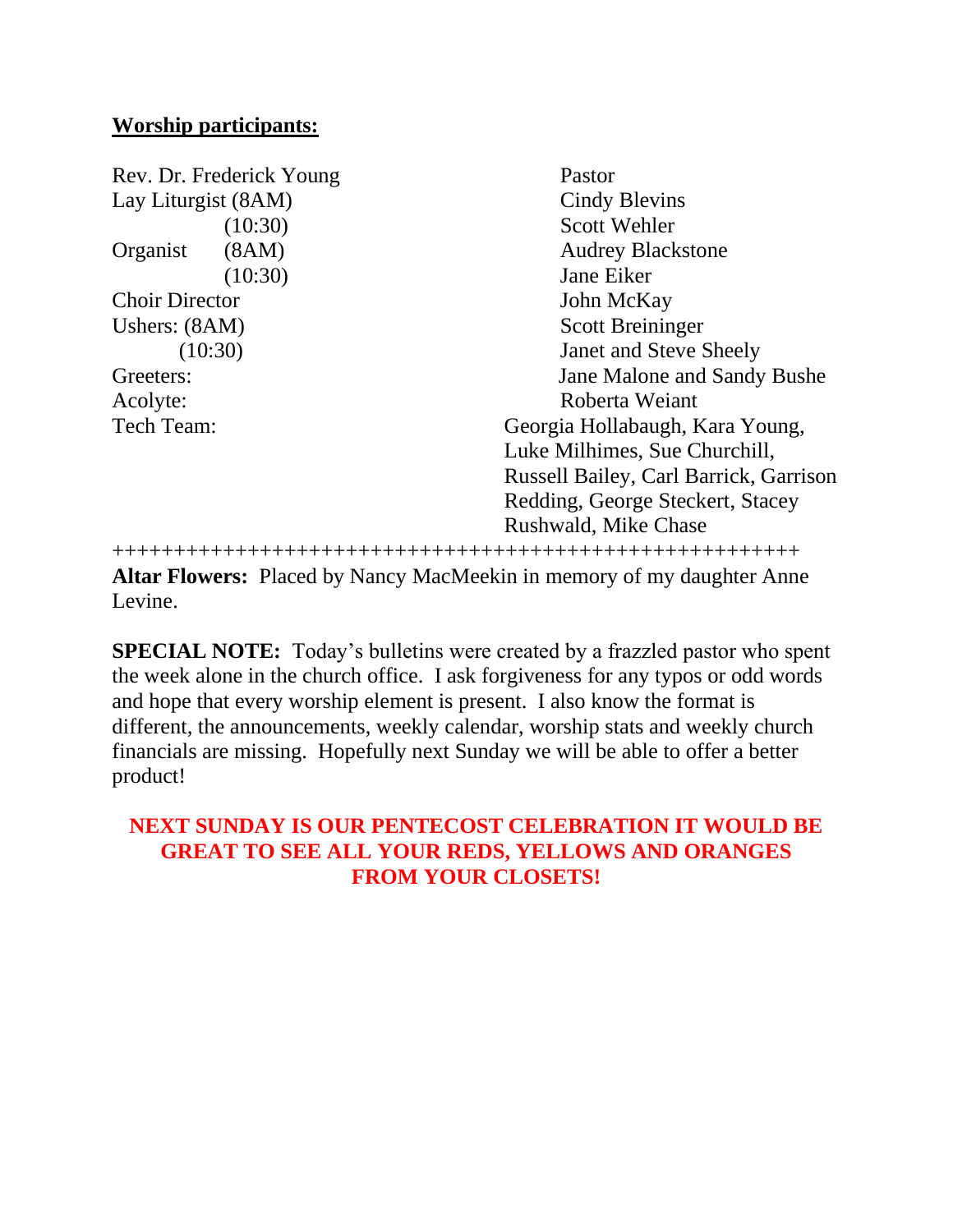Trinity United Church of Christ Gettysburg, PA

7 th Sunday of Easter May 29, 2022

Scriptures: Revelation 22:12-14, 16-17, 20-21 John 17:20-28

Sermon: "Unity Through Christ!"

Rev. Dr. Frederick A. Young

++++++++++++++++++++++++++++++++++++++++++

There are not many specific events that stand out in my memory bank about my childhood, but there is one story I think about time and again. Each time, I remember something else about the experience.

When I was in the  $7<sup>th</sup>$  Grade, our Youth Group at church was asked to go door to door throughout the church neighborhood, collecting money for our local CROP WALK. We split up into pairs and set out with our folded cardboard CROP WALK banks in hand. My partner was Bobby, a classmate of mine at Hanover Middle School. We canvased our assigned houses within an hour. I can't recall how much we collected, our banks jingled happily, but I vividly remember what we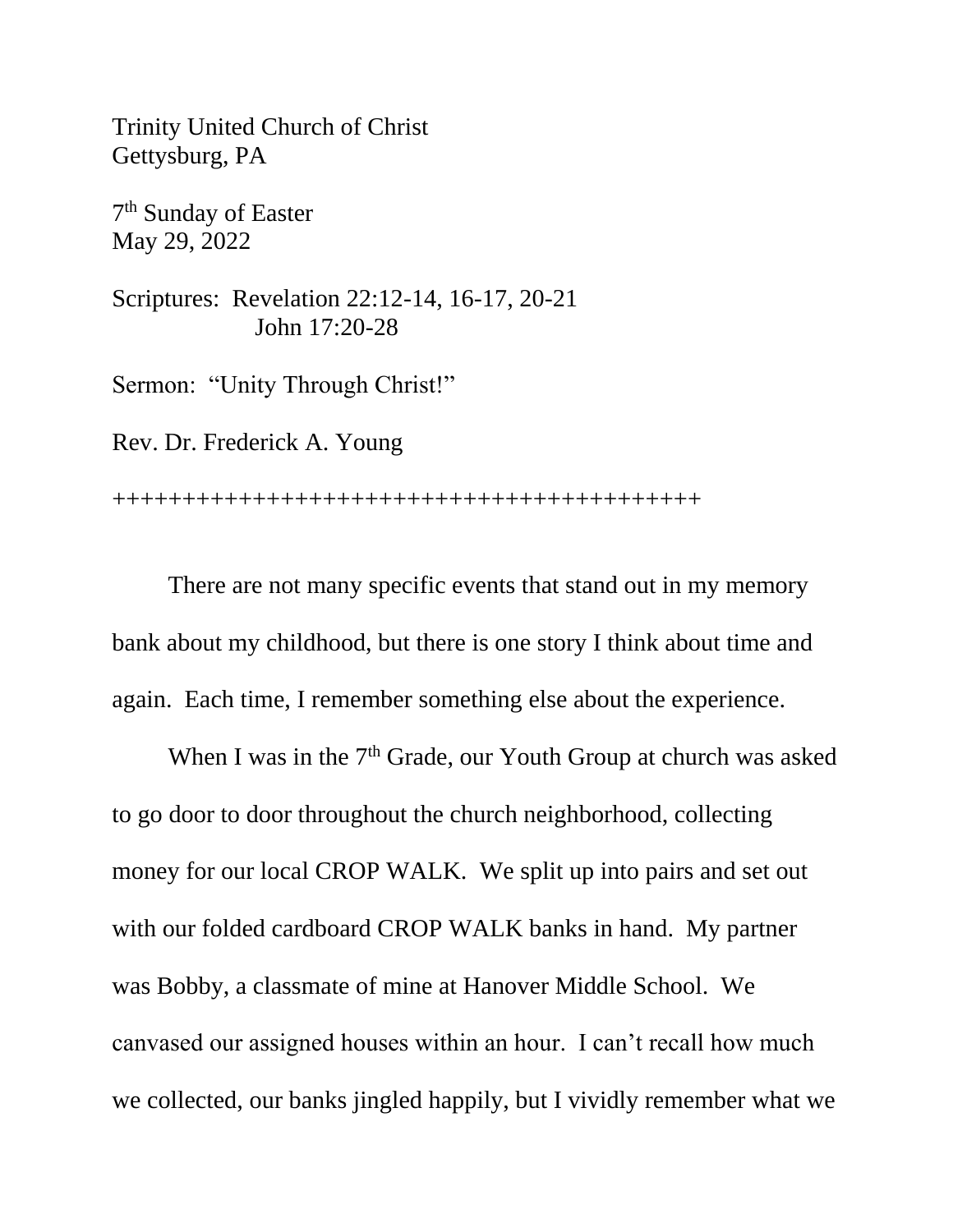did next. Bobby said, "Hey, that's Billy's house over there. What do you say we stop in and surprise him?" I agreed and away we went.

Bobby knocked on the door and Billy's mother answered. She was extremely excited we had decided to visit. She told us Billy was playing in the basement and led us down the stairs. Billy was really surprised to see us and immediately invited us to play. At some point his mother must have disappeared up the stairs, because she reappeared with drinks and plates of food for each of us. Bobby and I spent a good two hours with Billy.

Looking back now there are some things you should know about Billy and his family. A few years before this visit they were in a car accident. Billy and his older brother were in the back. The side of the car where Billy was seated received the hardest hit. Billy was in the hospital for a long time and needed reconstructive surgery on his skull. He was extremely lucky to be alive. He was a little different after the accident. There were parts of his head that would never again grow hair and his processing ability had been forever altered. Before our visit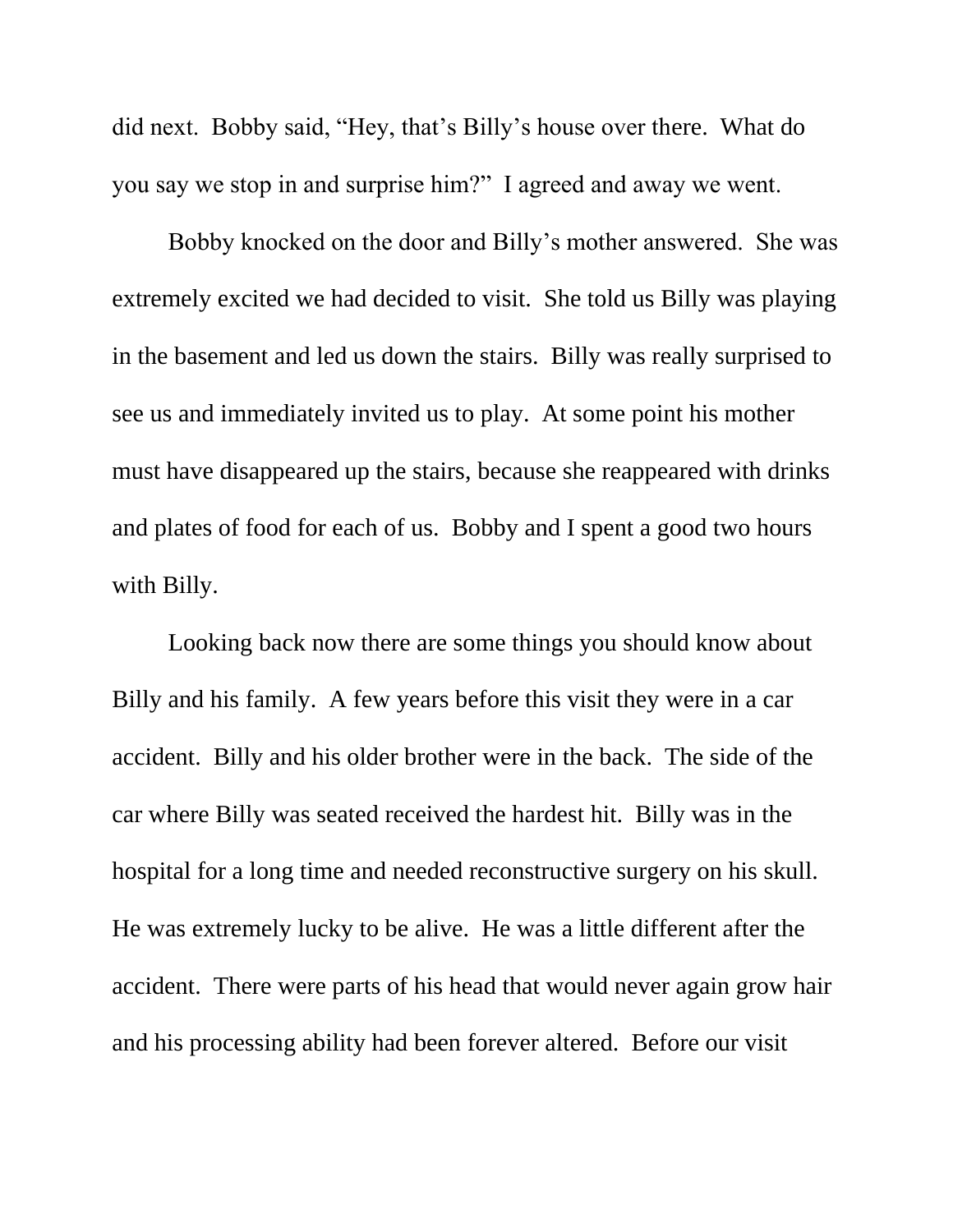Billy did not have many friends at school, but he became part of our small community.

Today, I can see that our time spent that afternoon with Billy was like Pastoral Care and his mother, opening their home to us and providing snacks and drinks, was a sign of extravagant hospitality.

Jesus prayed for such community for his disciples. With all our imperfections, differences and struggles our hurts and our collective longings: God calls us into one body. Many lives, one body. It is in our differences and struggles that the glory of which Jesus speaks in John 17 most shines.

The Gospel lesson today is a continuation of Jesus' prayer of peace and love that we heard in last week's text. Christ is praying that we have the courage to believe in ourselves enough to gather together to continue his mission and ministry. I love John 17 because it is The United Church of Christ's original mission… **That They May All Be One!** This cross is also at our High Street entrance. Although one would think the cross by our High Street entrance. Turn to the front of your bulletin. Let's talk about our UCC Symbol. The orb at the base of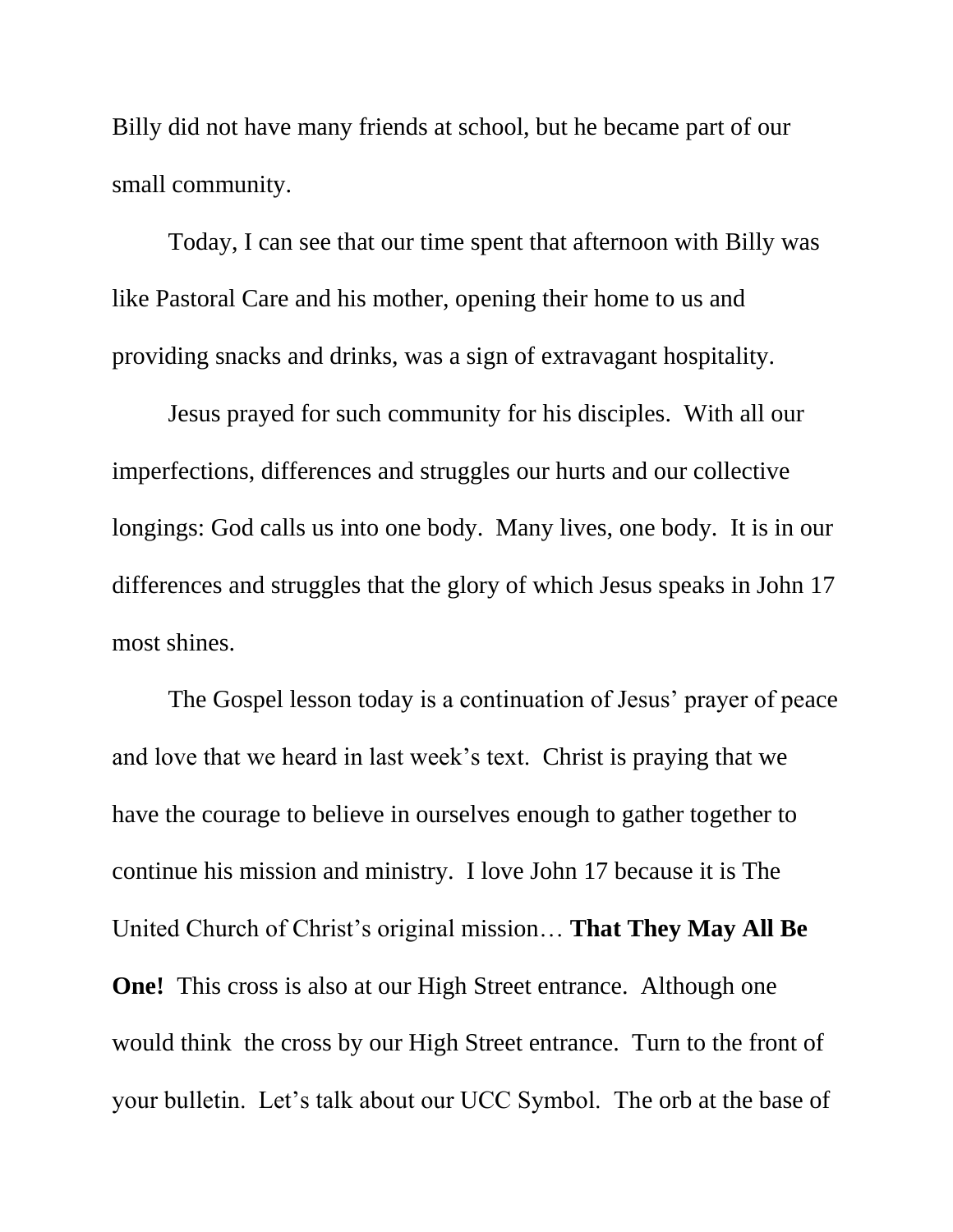the cross represents the world, divided into three parts to signify Jesus' command to his disciples, "You shall be witnesses to Jerusalem and in all *Judea*, and *Samaria* and to *the end of the earth*." The cross is sometimes called the resurrection cross, empty and full of promise. The crown stands for the sovereignty of Jesus, the kingship of the risen Christ over the world. Finally, our mission, taken from the Gospel of John:

*"I ask not only on behalf of these; but also on behalf those who will believe in me through their word, that they may all be one. As you, Father are in me and I am in you, may they also be in us, so that the world may believe that you have sent me."* 

For the United Church of Christ, this emblem, rich in the traditions of the past and alive with hope for the future, is particularly appropriate. Our faith stretches back over 2000 years, but we are a church who truly believes that even today, God is Still Speaking! That is why we are committed to hearing the people of God's ancient story anew in our lives. It's why we try to remain attentive to God's creative movement in the world.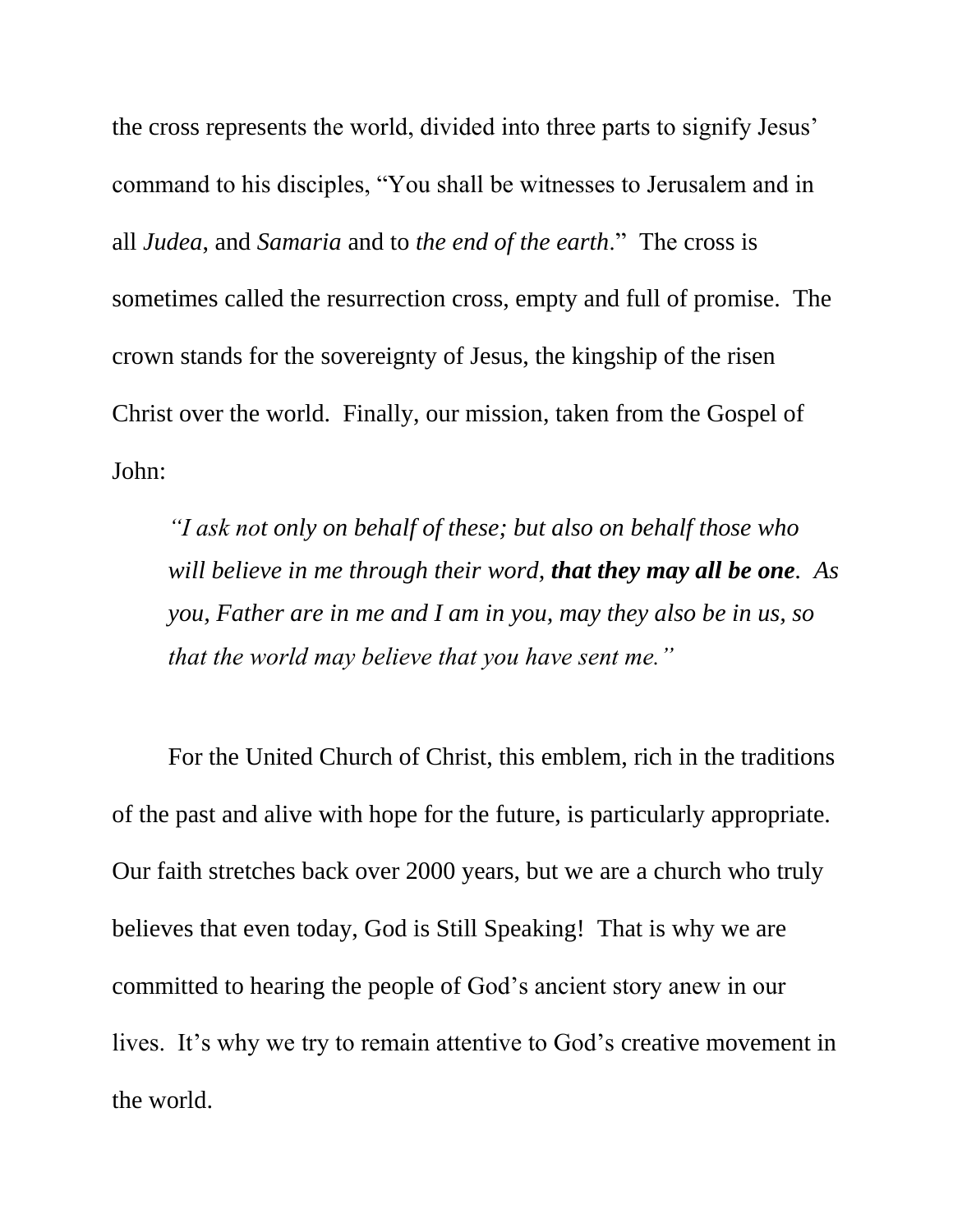We have gotten out of the habit of saying, *"No matter who you are or where you are on life's journey, you are welcome here!"* in our worship. This might be true, but our extravagant welcome remains the same. I'd like us all to stand and share that welcome now.

## **(Invite the congregation to greet each other with the phrase, "You are welcome here!")**

When we extend such hospitality, we are showing forth God's inclusive love. If we live into this great statement we are living into Christ's hope that we ALL may be one!

Also on the front of our bulletins is our new motto here at Trinity, *"Awakening Joyful Service Guided by Our Still Speaking God!"* This powerful statement is designed to work alongside our mission. What does joyful service look like to you? How can we, in our service to others, promote a sense of welcome at Trinity? Our job is working together with God's grace to ensure such hospitality is possible. We are a church united in and through Jesus Christ, but we are also a community of believers bound together, 'United' by covenant, a promise that no matter what we will remain in relationship with each other.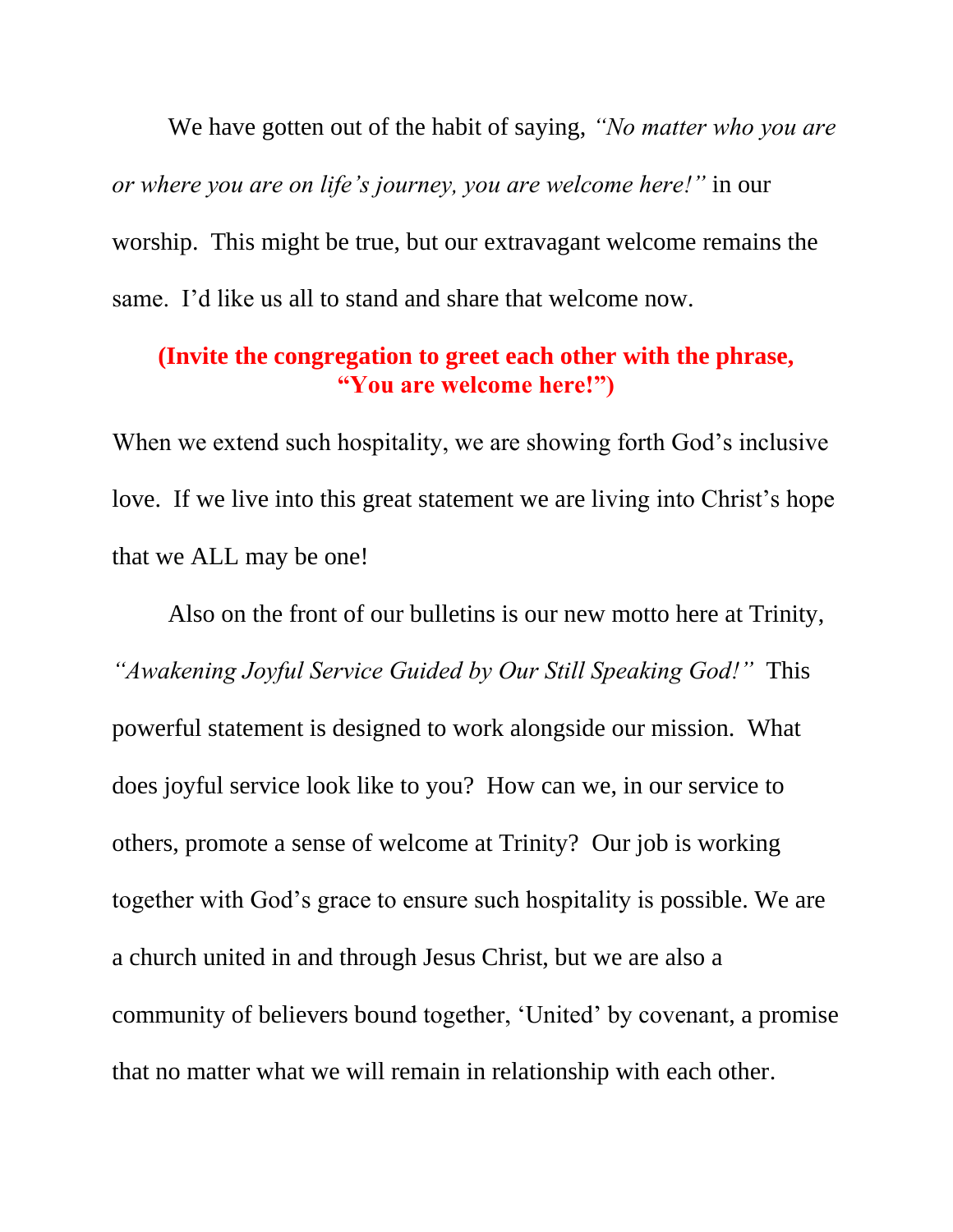Today is the last Sunday of the Easter Season. The season when we celebrate the Resurrection of our Lord and Savior. As we talk about our promises to remain in relationship as the church, I am reminded of the Resurrection, the promise that was not broken, cannot be broken, will not be broken. Throughout this Easter Season we have been hearing about the Resurrection promise, particularly in the book of Revelation, which depicts Jesus as the Lamb of God. The passage read earlier is the last of these songs. Again we are told about the Tree of Life, a depiction of the risen Christ, the Alpha and the Omega, the leader of the community of first believers.

It is true, that community in our churches is hard work involving vulnerability and trust. But if we are a church who really believes that all are welcome and our God is leading us into joyful service, then we might be ready to address the hard stuff that keeps us divided. That is the work of the church.

When I think about the adversity Billy faced at such a young age, I can't help but remember the gold cross he wore around his neck everyday. I'm sure it meant more to him than I will ever know. I can't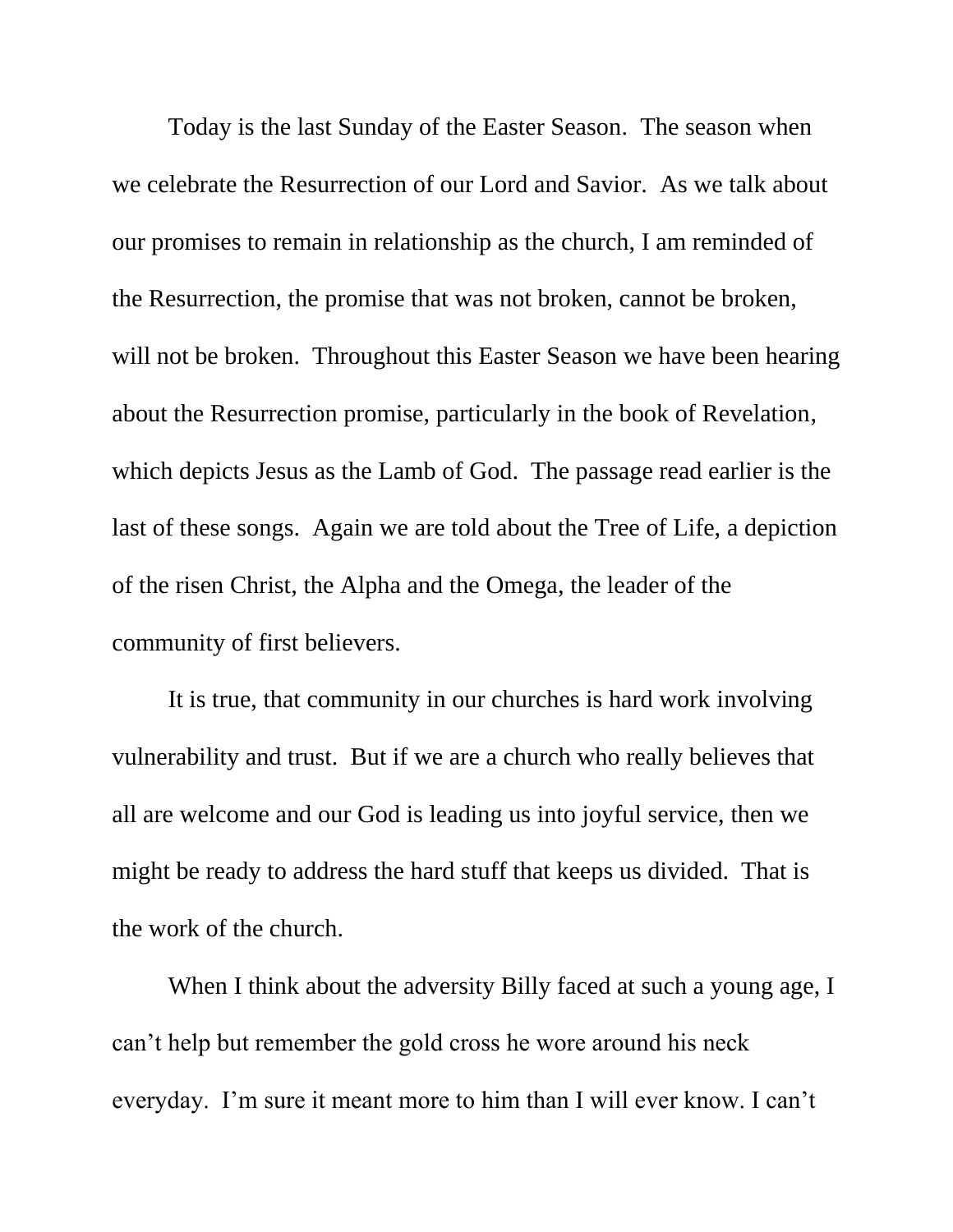help but think that his time of tragedy helped to shape not only his life, but our lives too. After Middle School the three of us lost touch. Both Billy and Bobby decided to attend the local school of technology. Our friendship, at a time in life when all of us were going through rapid changes in body and mind, was truly a gift.

One of my favorite hymns in our New Century Hymnal is *God of Change and Glory*. We are not singing it today, but, I want to share the words of the refrain:

*Many gifts, one Spirit, one love known in many ways. In our difference is blessing, from diversity we praise One Giver, one Word, one Spirit, one God known in many ways, Hallowing our days. For the Giver, for the gifts, praise, praise, praise!* 

This is the prayer of Jesus, this is the message of the United Church of

Christ, these words lead us here at Trinity: That we may all be one!

Amen.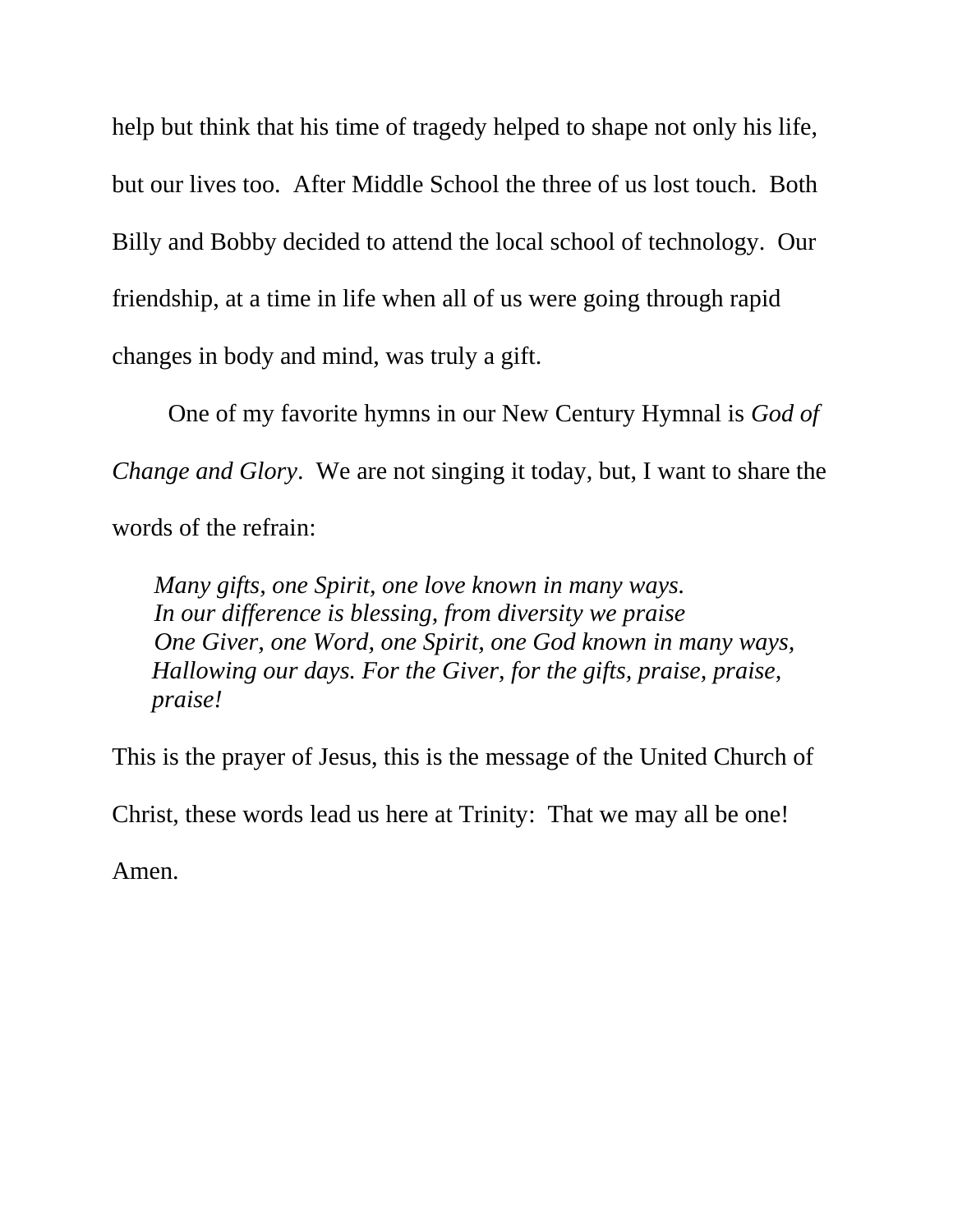## **A Memorial Day (Pastoral) Prayer**

Lord God, until there is war no more and you wipe every tear from every eye, we will remember. We will remember those who have served and died for the sake of something greater than themselves. We will remember and give thanks for the men and women who knowingly put themselves in harm's way so that others might be safer. We will remember the families who grieve this day and every day for brothers and sisters, mothers and fathers, daughters and sons, friends and spouses, who lost their lives while wearing the uniform of our country.

Lord God, until the Prince of Peace returns and death and crying are no more, we will remember. We will remember those who made the ultimate sacrifice in service of their country. We will support those left bereft in their absence. We will remember to seek reconciliation, knowing that while we cannot control the ways of the world, we can seek to work for peace in our own lives and communities.

Lord God, until you beat swords into plowshares and the ox and lamb lie down together, we will remember. We will remember that peace doesn't happen without peacemakers and violence won't cease unless we stand in the breach and begin to repair it. We will remember that war is costly, the price paid in priceless lives cut short.

Today we especially remember those who recently lost their lives while doing everyday tasks such as shopping for groceries at Topps Markets in Buffalo, NY and going to school like the children and teachers who were killed within the safety of Robb Elementary School in Uvalde, Texas. Lord, remind us ALL that there is a vast difference between the right to bear arms and the act of using those arms to